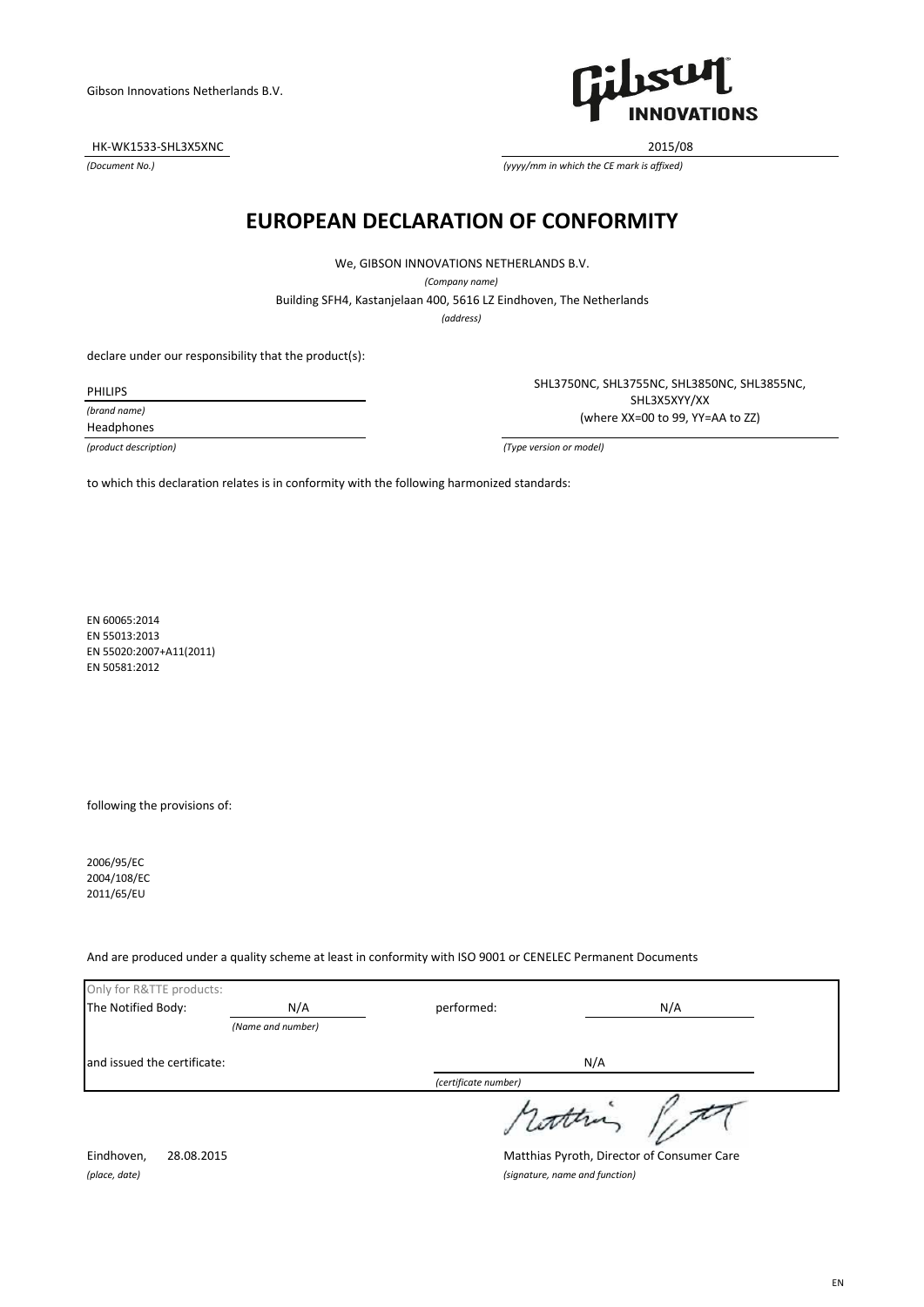HK-WK1533-SHL3X5XNC 2015/08

*(Document No. / Numéro du document)*



*(yyyy/mm in which the CE mark is affixed / aaaa/mm au cours de laquelle le marquage CE a été apposé)*

## **EUROPEAN DECLARATION OF CONFORMITY**

(DECLARATION DE CONFORMITE CE)

We, GIBSON INNOVATIONS NETHERLANDS B.V.

*(Company name / Nom de l'entreprise)*

Building SFH4, Kastanjelaan 400, 5616 LZ Eindhoven, The Netherlands

*(address / adresse)*

declare under our responsibility that the product(s): (déclarons sous notre propre responsabilité que le(s) produit(s))

PHILIPS

*(brand name, nom de la marque)* Headphones

SHL3750NC, SHL3755NC, SHL3850NC, SHL3855NC, SHL3X5XYY/XX (where XX=00 to 99, YY=AA to ZZ)

*(product description, description du produit) (Type version or model, référence ou modèle)*

(auquel cette déclaration se rapporte, est conforme aux normes harmonisées suivantes) to which this declaration relates is in conformity with the following harmonized standards:

EN 60065:2014 EN 55013:2013 EN 55020:2007+A11(2011) EN 50581:2012

following the provisions of: (conformément aux exigences essentielles et autres dispositions pertinentes de:)

2006/95/EC 2004/108/EC 2011/65/EU

And are produced under a quality scheme at least in conformity with ISO 9001 or CENELEC Permanent Documents (Et sont fabriqués conformément à une qualité au moins conforme à la norme ISO 9001 ou aux Documents Permanents CENELEC)

| Only for R&TTE products:     |                                  |                                             |     |
|------------------------------|----------------------------------|---------------------------------------------|-----|
| The Notified Body:           | N/A                              | performed:                                  | N/A |
| (L'Organisme Notifié)        | (Name and number/ nom et numéro) | (a effectué)                                |     |
| and issued the certificate:  |                                  |                                             | N/A |
| (et a délivré le certificat) |                                  | (certificate number / numéro du certificat) |     |
|                              |                                  |                                             |     |

Eindhoven, 28.08.2015 Matthias Pyroth, Director of Consumer Care *(place,date / lieu, date) (signature, name and function / signature, nom et fonction)*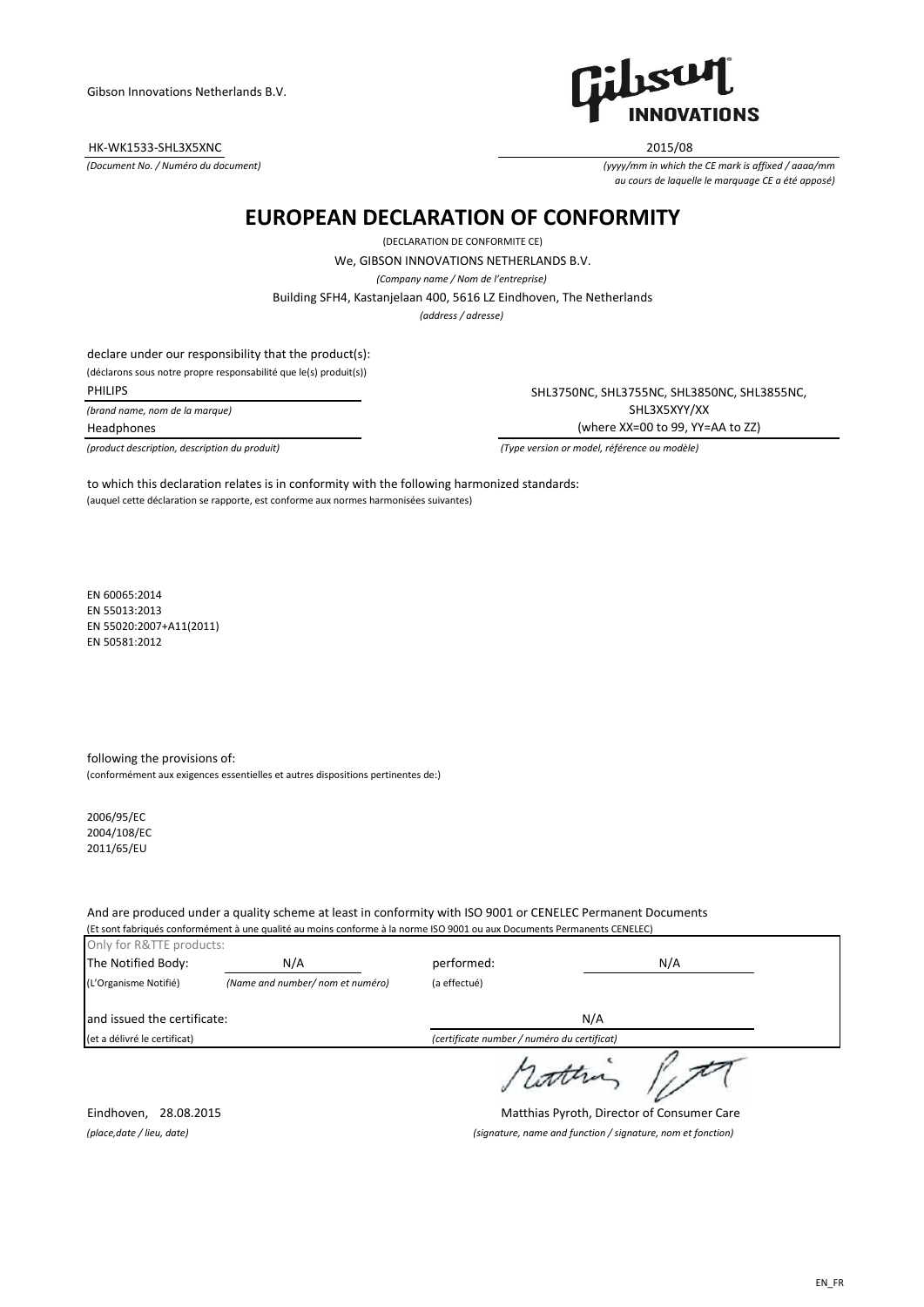## HK-WK1533-SHL3X5XNC 2015/08



*(Bericht Nr.) (JJJJ/MM der CE Zeichnerteilung)*

# **EG - Konformitätserklärung**

Wir, GIBSON INNOVATIONS NETHERLANDS B.V.

*(Firmenname)*

Building SFH4, Kastanjelaan 400, 5616 LZ Eindhoven, The Netherlands

*(Anschrift)*

erklären als Verantwortliche, dass folgende(s) elektronische(s) Produkt(e):

PHILIPS

*(Markenname)*

Headphones

SHL3750NC, SHL3755NC, SHL3850NC, SHL3855NC, SHL3X5XYY/XX (where XX=00 to 99, YY=AA to ZZ)

*(Produktbezeichnung) (Typenbezeichnung oder Modell)*

auf die sich diese Konformitätserklärung bezieht, allen nachstehenden harmonisierten Normen entspricht:

EN 60065:2014 EN 55013:2013 EN 55020:2007+A11(2011) EN 50581:2012

entsprechend der Bestimmungen der:

2006/95/EC 2004/108/EC 2011/65/EU

und die gemäß eines Qualitätsystems produziert werden, dass mindestens der ISO 9001 oder CENELEC Permanent Documents entspricht

| Only for R&TTE products:     |                       |                    |                                                                                                                                     |  |
|------------------------------|-----------------------|--------------------|-------------------------------------------------------------------------------------------------------------------------------------|--|
| Die benannte Stelle:         | N/A                   | ausgeführt:        | N/A                                                                                                                                 |  |
|                              | (Name und Kennnummer) |                    |                                                                                                                                     |  |
| lund stellen das Zertifikat: |                       |                    | N/A                                                                                                                                 |  |
|                              |                       | (Zertifikatnummer) |                                                                                                                                     |  |
| $F = 11$ $20.0034F$          |                       | , attera           | $\mathbf{A}$ and $\mathbf{A}$ and $\mathbf{A}$ and $\mathbf{A}$ and $\mathbf{A}$ and $\mathbf{A}$ and $\mathbf{A}$ and $\mathbf{A}$ |  |

Eindhoven, 28.08.2015 Matthias Pyroth, Director of Consumer Care *(Ort, Datum) (Unterschrift, Name und Funktion des Unterzeichners)*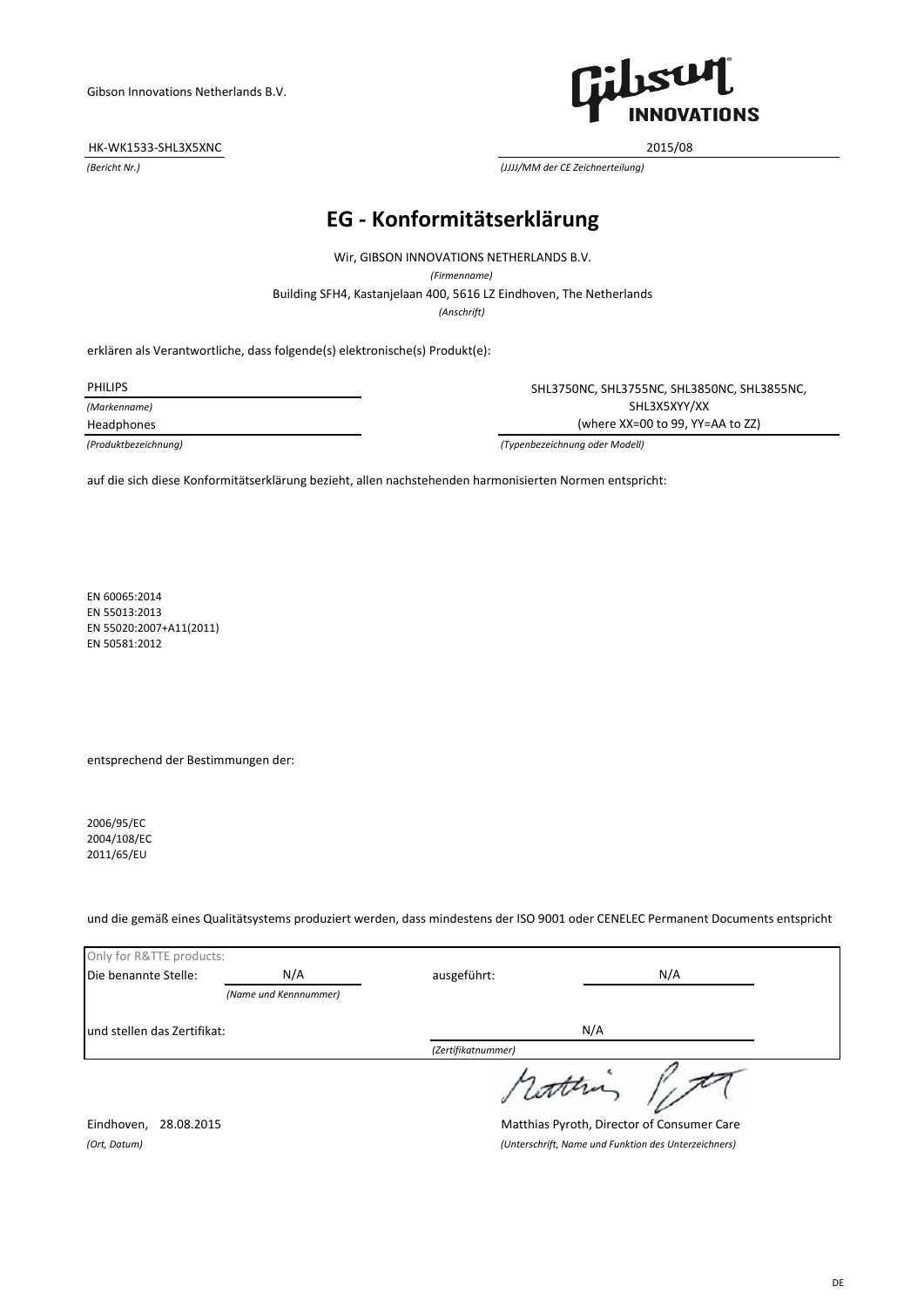## HK-WK1533-SHL3X5XNC 2015/08



*(Documentnummer) (Jaar, maand waarin de CE markering is uitgegeven)*

# **Europese Conformiteitsverklaring**

Wij, GIBSON INNOVATIONS NETHERLANDS B.V. *(Bedrijfsnaam)*

Building SFH4, Kastanjelaan 400, 5616 LZ Eindhoven, The Netherlands

*(adres)*

verklaren dat onder onze verantwoordelijkheid de product(en):

*(merknaam)*

PHILIPS SHL3750NC, SHL3755NC, SHL3850NC, SHL3855NC, SHL3X5XYY/XX Headphones (where XX=00 to 99, YY=AA to ZZ)

*(productbeschrijving) (typenummer of model)*

waar deze verklaring betrekking op heeft voldoen aan de volgende geharmoniseerde standaarden:

EN 60065:2014 EN 55013:2013 EN 55020:2007+A11(2011) EN 50581:2012

volgens de voorwaarden van:

2006/95/EC 2004/108/EC 2011/65/EU

En worden geproduceerd volgens een kwaliteitsprogramma wat minimaal overeenkomt met ISO9001 of de CENELEC permanente documenten

| Only for R&TTE products:             |                  |                              |     |  |
|--------------------------------------|------------------|------------------------------|-----|--|
| Notified Body:                       | N/A              | heeft uitgevoerd:            | N/A |  |
|                                      | (Naam en nummer) |                              |     |  |
| en heeft een certificaat uitgegeven: |                  |                              | N/A |  |
|                                      |                  | (nummer van het certificaat) |     |  |
|                                      |                  | s latter                     |     |  |

Eindhoven, 28.08.2015 Matthias Pyroth, Director of Consumer Care *(plaats, datum) (handtekening, naam en functie)*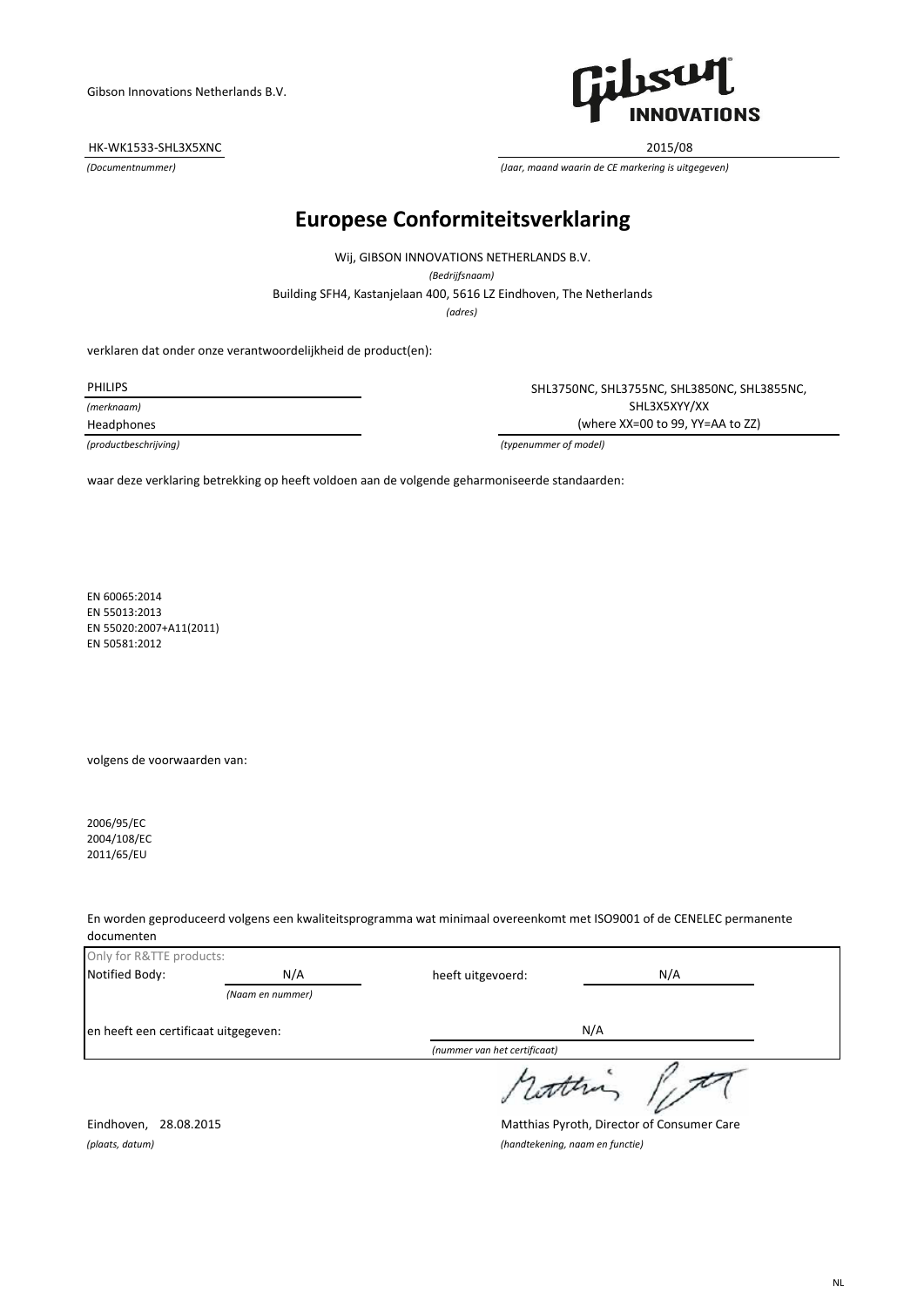## HK-WK1533-SHL3X5XNC 2015/08



*(Dokument nummer) (Årstal for påhæftning af CE-mærkning)*

# **CE deklarationserklæring**

Vi, GIBSON INNOVATIONS NETHERLANDS B.V. *(virksomhedens navn)*

Building SFH4, Kastanjelaan 400, 5616 LZ Eindhoven, The Netherlands

*(adresse)*

erklærer i henhold til vores ansvar, at de(t) elektriske produkt(er):

*(navn på varermærke)*

*(produktbeskrivelse) (type eller model)*

PHILIPS SHL3750NC, SHL3755NC, SHL3850NC, SHL3855NC, SHL3X5XYY/XX Headphones (where XX=00 to 99, YY=AA to ZZ)

denne erklæring relaterer sig til er i overenstemmelse med de harmoniserede standarder:

EN 60065:2014 EN 55013:2013 EN 55020:2007+A11(2011) EN 50581:2012

opfylder krav og forskrifter af:

2006/95/EC 2004/108/EC 2011/65/EU

Og er produceret i en kvalitet, der, som minimum, opfylder kravene i ISO 9001-standarden eller CENELEC´s permanente dokumenter

| Only for R&TTE products: |                  |                     |     |
|--------------------------|------------------|---------------------|-----|
| udstedt af:              | N/A              | har gennemført:     | N/A |
|                          | (Navn og nummer) |                     |     |
| og udstedt certifikatet: |                  |                     | N/A |
|                          |                  | (certifikat nummer) |     |
|                          |                  | rottin              |     |

*(sted, dato) (Signatur, navn og titel)*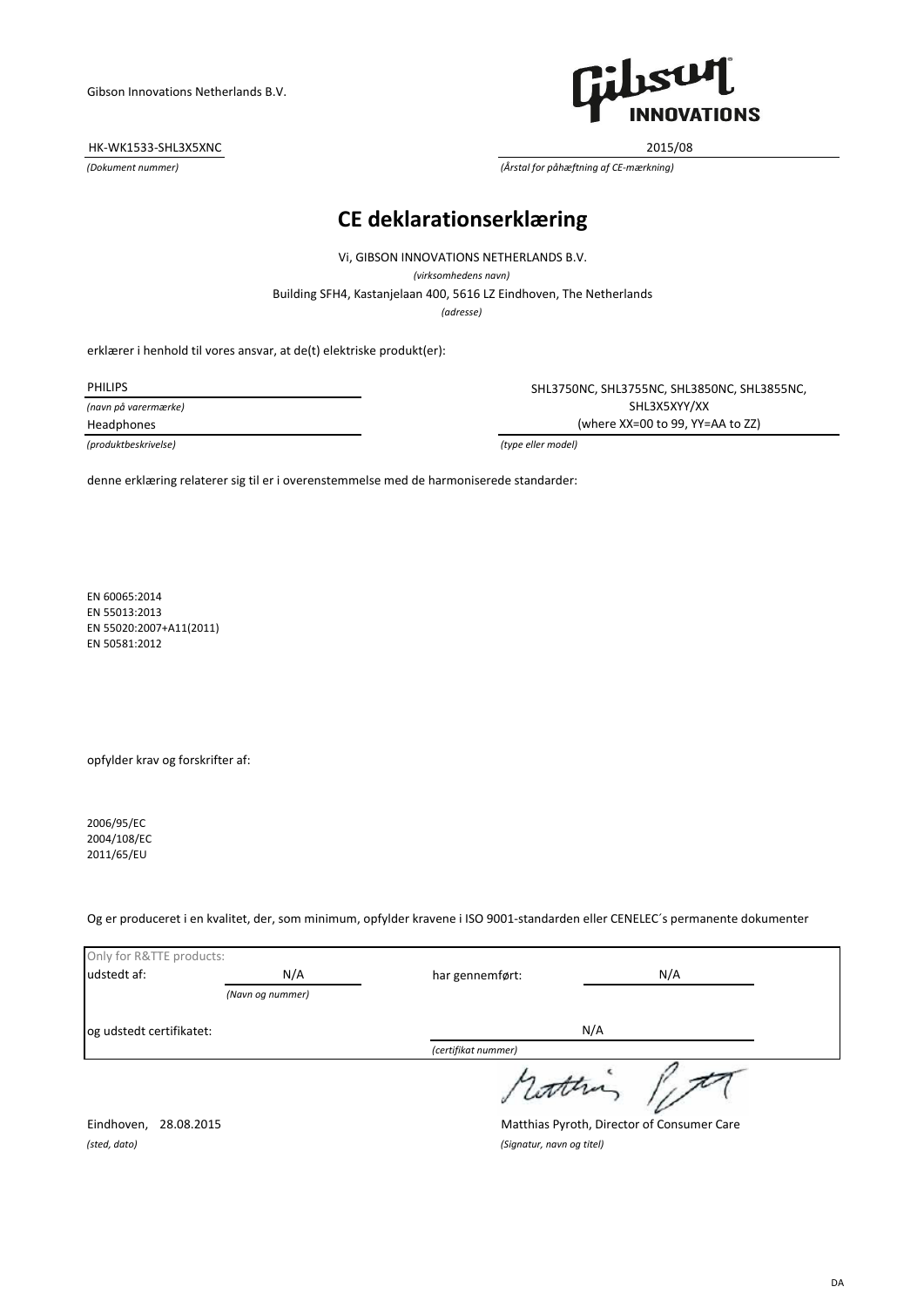## HK-WK1533-SHL3X5XNC 2015/08



*(Raportti nr.) (CE merkinnän myöntämisvuosi)*

## **Vaatimustenmukaisuusvakuutus**

Me, GIBSON INNOVATIONS NETHERLANDS B.V.

*(Nimi)*

Building SFH4, Kastanjelaan 400, 5616 LZ Eindhoven, The Netherlands

*(Osoite)*

Ilmoitus seuraavista vastuullamme olevista sähkötuotteista:

*(Brändinimi)*

PHILIPS SHL3750NC, SHL3755NC, SHL3850NC, SHL3855NC, SHL3X5XYY/XX Headphones (where XX=00 to 99, YY=AA to ZZ)

*(Tuotekuvaus) (Tyypi, versio tai malli)*

Tämä vakuutus on yhdenmukainen seuraavien harmonisointistandardien kanssa:

EN 60065:2014 EN 55013:2013 EN 55020:2007+A11(2011) EN 50581:2012

Seuraavien määräysten mukaisesti:

2006/95/EC 2004/108/EC 2011/65/EU

## Ja on tuotettu seuraavien laatujärjestelmien mukaisesti : ISO 9001 ja CENELEC asiakirjat

| Only for R&TTE products: |                  |                        |     |  |
|--------------------------|------------------|------------------------|-----|--|
| Ilmoitettu laitos:       | N/A              | suoritetaan:           | N/A |  |
|                          | (Nimi ja numero) |                        |     |  |
| Todistuksen antaja:      |                  |                        | N/A |  |
|                          |                  | (Sertifikaatin numero) |     |  |
|                          |                  | coon                   |     |  |

*(paikka, päiväys) (Allekirjoitus, nimi ja asema)*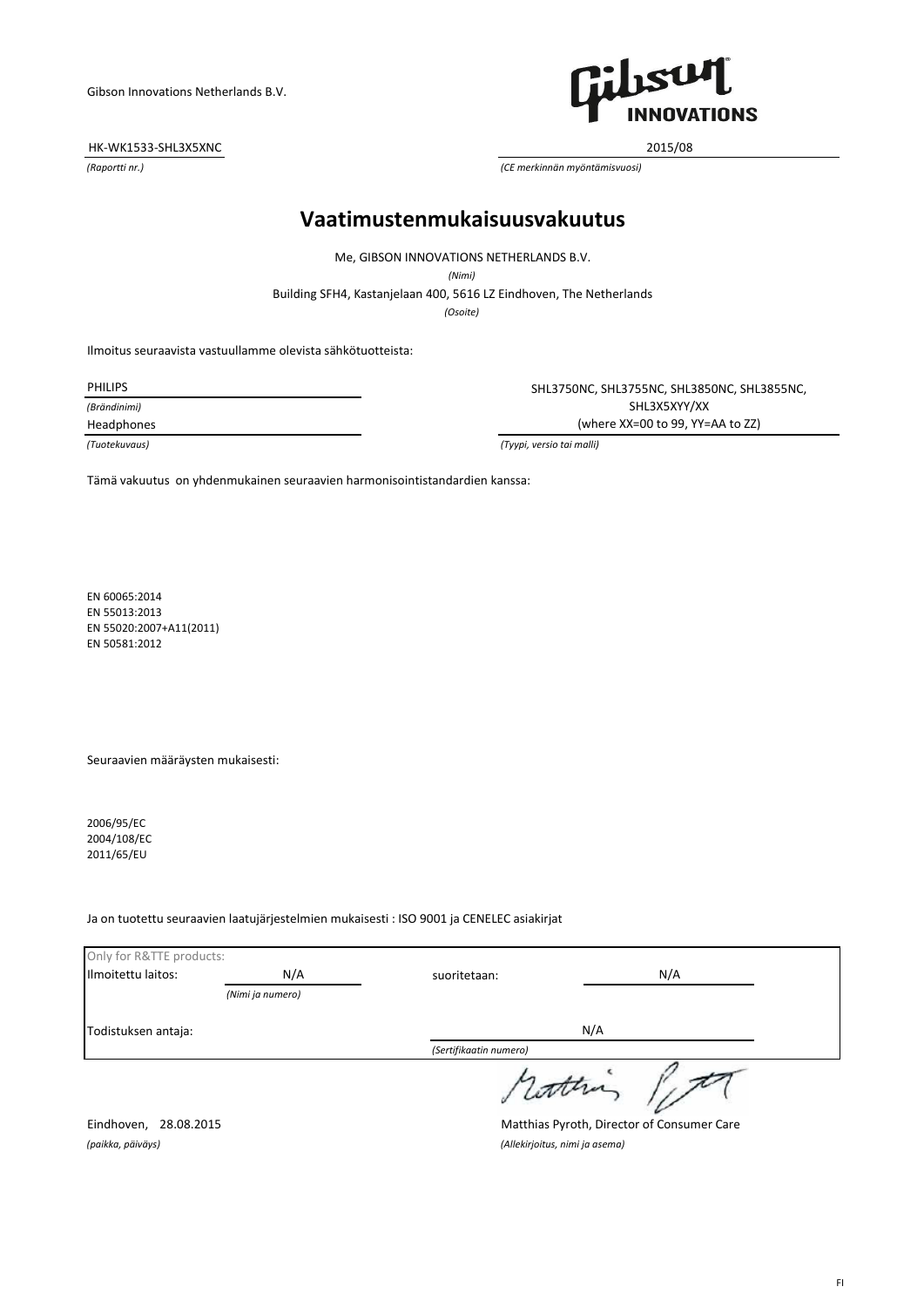HK-WK1533-SHL3X5XNC 2015/08



*(Número de Documento) (año/mes en que se colocó el marcado CE)*

# **DECLARACIÓN DE CONFORMIDAD EUROPEA**

*(dirección)* Building SFH4, Kastanjelaan 400, 5616 LZ Eindhoven, The Netherlands Nosotros, GIBSON INNOVATIONS NETHERLANDS B.V. *(Nombre de la Empresa)*

Declaramos bajo nuestra responsabilidad que el/los producto(s):

*(nombre de la marca)*

PHILIPS SHL3750NC, SHL3755NC, SHL3850NC, SHL3855NC, SHL3X5XYY/XX Headphones (where XX=00 to 99, YY=AA to ZZ)

*(descripción del producto) (Referencia o modelo)*

Al/a los que esta declaración hace(n) referencia es/son conforme(s) con los siguientes estándares armonizados:

EN 60065:2014 EN 55013:2013 EN 55020:2007+A11(2011) EN 50581:2012

siguiendo las disposiciones pertinentes de:

2006/95/EC 2004/108/EC 2011/65/EU

Y se fabrican conforme a una calidad como mínimo conforme a la norma ISO 9001 o a los Documentos Permanentes CENELEC

| Only for R&TTE products:      |                   |                         |     |
|-------------------------------|-------------------|-------------------------|-----|
| El organismo notificado:      | N/A               | hecho en:               | N/A |
|                               | (Nombre y número) |                         |     |
| y ha expedido el certificado: |                   |                         | N/A |
|                               |                   | (número de certificado) |     |
|                               |                   | statter                 |     |

Eindhoven, 28.08.2015 Matthias Pyroth, Director of Consumer Care

*(lugar, fecha) (firma, nombre y cargo)*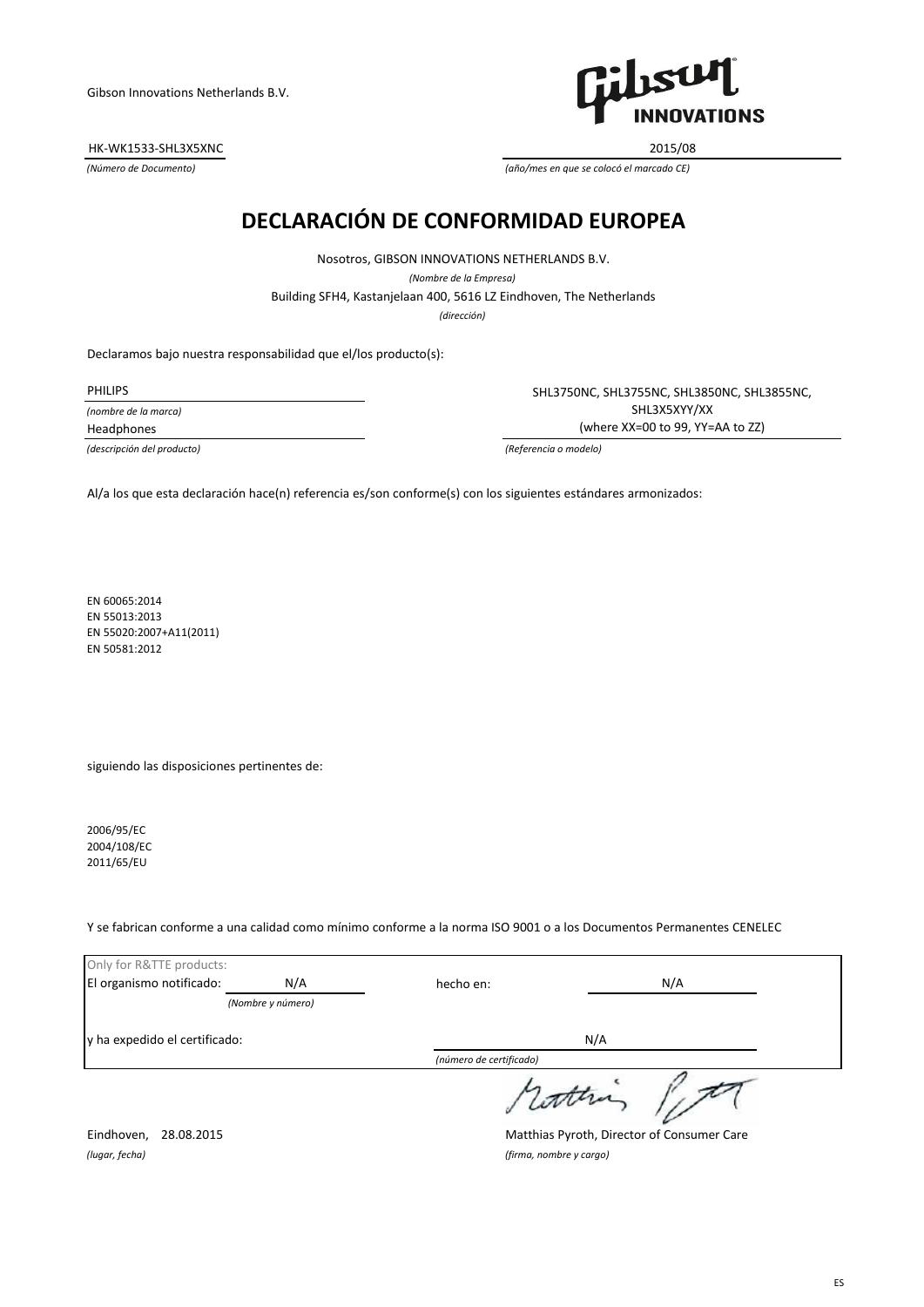## HK-WK1533-SHL3X5XNC 2015/08



*(Número do Documento) (durante a qual a marcação CE foi fixada)*

## **DECLARAÇAO DE CONFORMIDADE CE**

Nós, GIBSON INNOVATIONS NETHERLANDS B.V.

*(Nome da empresa)*

Building SFH4, Kastanjelaan 400, 5616 LZ Eindhoven, The Netherlands

*(morada)*

Declaramos sob a nossa responsabilidade que o(s) produto(s):

*(nome da marca)*

PHILIPS SHL3750NC, SHL3755NC, SHL3850NC, SHL3855NC, SHL3X5XYY/XX Headphones (where XX=00 to 99, YY=AA to ZZ)

*(descrição do produto) (referéncia ou modelo)*

A(os) quais diz respeito esta declaração é/são conforme(s) com os seguintes standards harmonisados:

EN 60065:2014 EN 55013:2013 EN 55020:2007+A11(2011) EN 50581:2012

Conforme as exigencias essenciais e outras disposições pertinentes de:

2006/95/EC 2004/108/EC 2011/65/EU

E são fabricadas sob critérios de qualidade no mínimo conformes com a norma ISO 9001 ou documentos Permanentes CENELEC

| Only for R&TTE products: |                 |                         |     |  |
|--------------------------|-----------------|-------------------------|-----|--|
| Organismo Notificado:    | N/A             | efectuado por:          | N/A |  |
|                          | (Nome e número) |                         |     |  |
| emitiu o certificado:    |                 |                         | N/A |  |
|                          |                 | (numero do certificado) |     |  |
|                          |                 | dathi                   |     |  |

Eindhoven, 28.08.2015 Matthias Pyroth, Director of Consumer Care

*(local, data) (assinatura, nome e função)*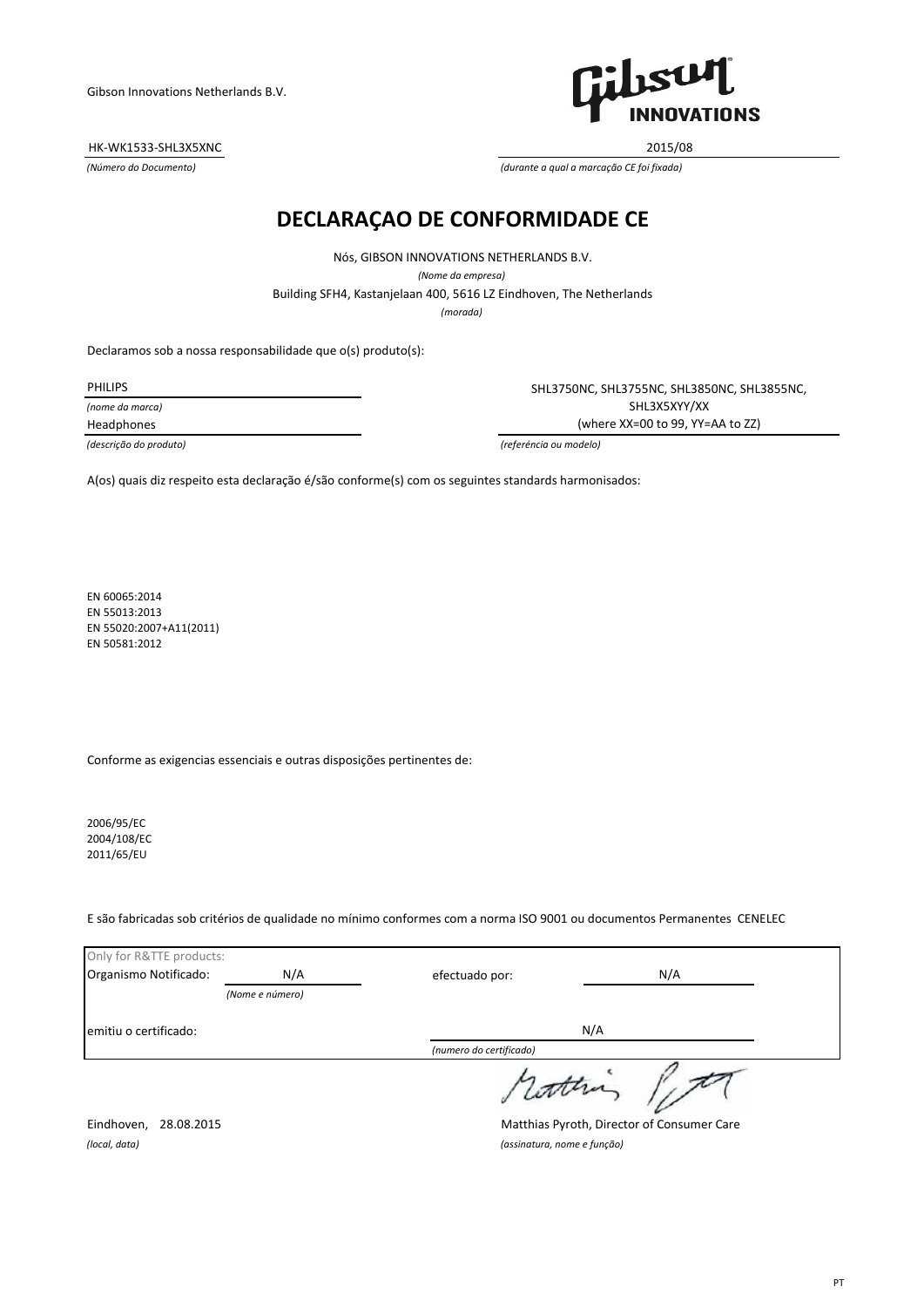HK-WK1533-SHL3X5XNC 2015/08



*(Numero di documento) (in cui è apposto il marchio CE)*

## **DICHIARAZIONE DI CONFORMITA' CE**

Building SFH4, Kastanjelaan 400, 5616 LZ Eindhoven, The Netherlands la sottoscritta GIBSON INNOVATIONS NETHERLANDS B.V. *(Nome della società)*

*(indirizzo)*

dichiariamo sotto la nostra responsabilità che il(i) prodotto (i):

PHILIPS

*(marchio)*

Headphones

SHL3750NC, SHL3755NC, SHL3850NC, SHL3855NC, SHL3X5XYY/XX (where XX=00 to 99, YY=AA to ZZ)

*(descrizione del prodotto) (referenza o modello)*

al quale questa dichiarazione si riferisce è conforme alle seguenti norme armonizzate:

EN 60065:2014 EN 55013:2013 EN 55020:2007+A11(2011) EN 50581:2012

a seguito delle disposizioni del:

2006/95/EC 2004/108/EC 2011/65/EU

e i processi produttivi seguono un sistema qualità conforme almeno alla norma ISO9001 o agli standard CENELEC

| Only for R&TTE products:     |                 |                         |     |  |
|------------------------------|-----------------|-------------------------|-----|--|
| L'Organismo Notificato:      | N/A             | ha eseguito:            | N/A |  |
|                              | (nome e numero) |                         |     |  |
| e rilasciato il certificato: |                 |                         | N/A |  |
|                              |                 | (numero di certificato) |     |  |
|                              |                 | statten                 |     |  |

Eindhoven, 28.08.2015 Matthias Pyroth, Director of Consumer Care

*(luogo, data) (firma , nome e funzione)*

IT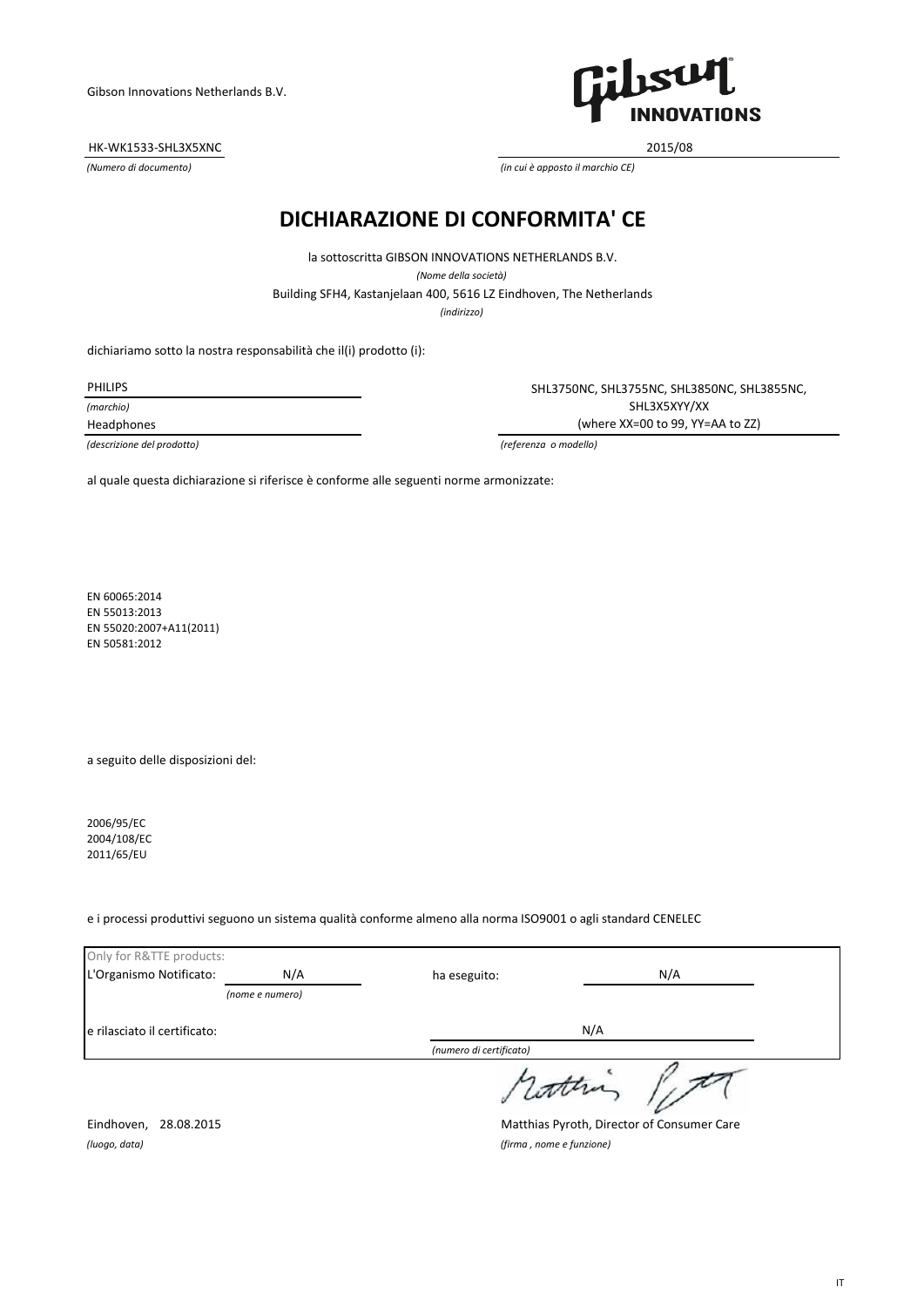HK-WK1533-SHL3X5XNC 2015/08



*(Αρ. έκθεσης) (Έτος επικόλλησης του σήματος συμμόρφωσης CE)*

## **ΔΗΛΩΣΗ ΣΥΜΜΟΡΦΩΣΗΣ CE**

*(Διεύθυνση)* Building SFH4, Kastanjelaan 400, 5616 LZ Eindhoven, The Netherlands Εμείς, η εταιρεία GIBSON INNOVATIONS NETHERLANDS B.V. *(Επωνυμία)*

Δηλώνουμε υπεύθυνα ότι το ηλεκτρολογικό προϊόν/ προϊόντα:

*(ονομασία μάρκας)*

PHILIPS SHL3750NC, SHL3755NC, SHL3850NC, SHL3855NC, SHL3X5XYY/XX Headphones (where XX=00 to 99, YY=AA to ZZ)

*(περιγραφή προϊόντος) (Τύπος έκδοσης ή μοντέλο)*

στο οποίο/ στα οποία αφορά η παρούσα δήλωση συμμορφούται/ συμμορφούνται με τα εξής εναρμονισμένα πρότυπα:

EN 60065:2014 EN 55013:2013 EN 55020:2007+A11(2011) EN 50581:2012

Σύμφωνα με τις διατάξεις των οδηγιών:

2006/95/EC 2004/108/EC 2011/65/EU

Και παράγεται/ παράγονται σύμφωνα με ένα ποιοτικό πρόγραμμα που συμμορφούται, κατ'ελάχιστον, με το πρότυπο ISO 9001 ή με τα Μόνιμα Έγγραφα Τεκμηρίωσης της CENELEC

| Only for R&TTE products:      |                        |                          |          |
|-------------------------------|------------------------|--------------------------|----------|
| Ο ειδοποιηθείς                | N/A                    | διεξήγαγε:               | N/A      |
| οργανισμός:                   | (Ονομασία και αριθμός) |                          |          |
| Και εξέδωσε το πιστοποιητικό: |                        |                          | N/A      |
|                               |                        | (αριθμός πιστοποιητικού) |          |
|                               |                        |                          | , cather |

Eindhoven, 28.08.2015 Matthias Pyroth, Director of Consumer Care *(τόπος, ημερομηνία) (υπογραφή, ονοματεπώνυμο και λειτουργία)*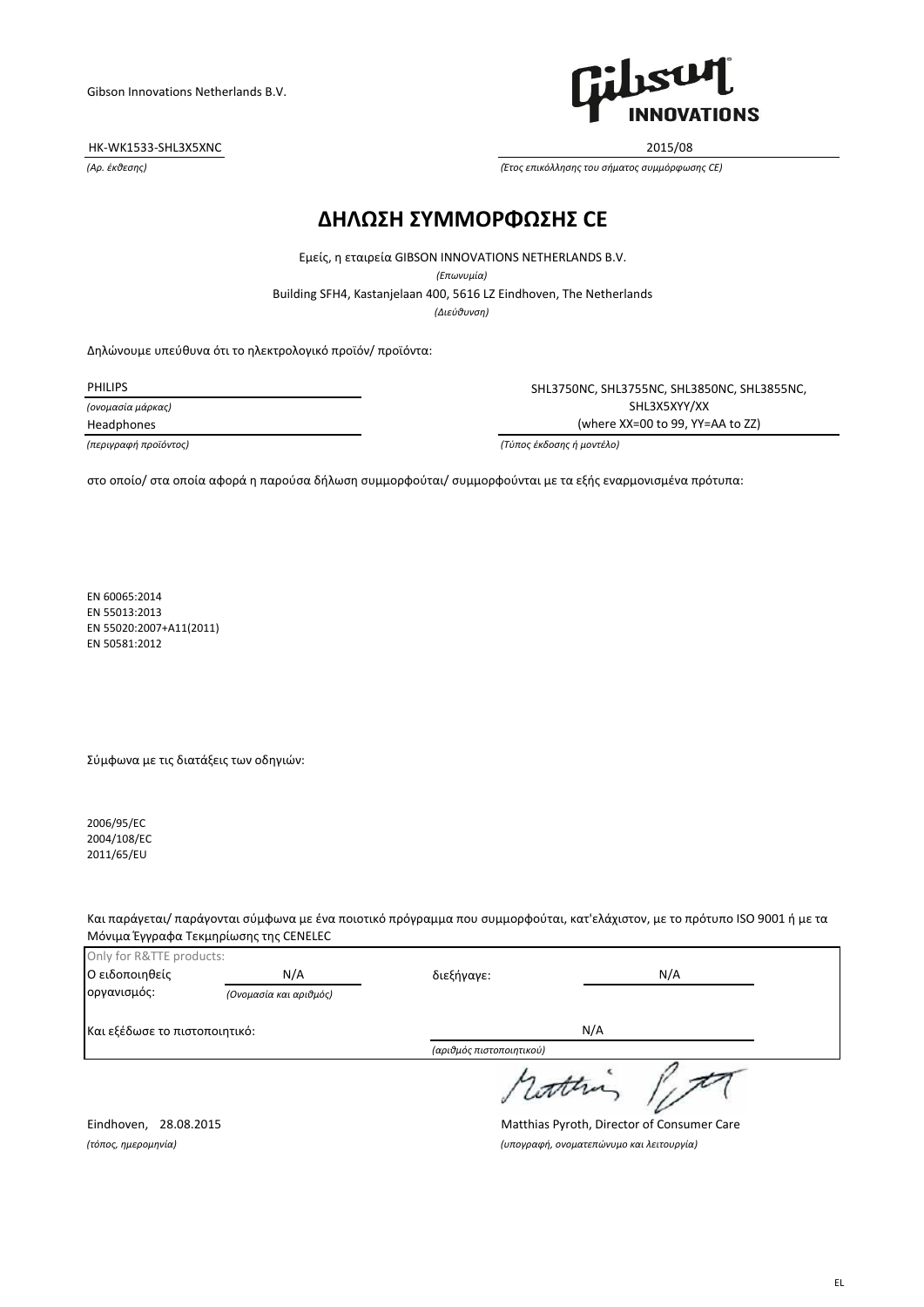HK-WK1533-SHL3X5XNC 2015/08



*(Numer raportu) (Rok, w którym oznakowanie CE zostało umieszczone na wyrobie)*

# **DEKLARACJA ZGODNOŚCI CE**

My, GIBSON INNOVATIONS NETHERLANDS B.V.

*(Nazwa)*

Building SFH4, Kastanjelaan 400, 5616 LZ Eindhoven, The Netherlands

*(adres)*

Deklarujemy na naszą odpowiedzialność, że urządzeni(e/a) elektryczne:

*(marka)*

*(nazwa /opis produktu) (Typ lub model)*

PHILIPS SHL3750NC, SHL3755NC, SHL3850NC, SHL3855NC, SHL3X5XYY/XX Headphones (where XX=00 to 99, YY=AA to ZZ)

Do którego odnosi się niniejsza deklaracja jest zgodny z następującymi normami zharmonizowanymi:

EN 60065:2014 EN 55013:2013 EN 55020:2007+A11(2011) EN 50581:2012

Zgodnie z dyrektywami:

2006/95/EC 2004/108/EC 2011/65/EU

oraz został wyprodukowany zgodnie ze standardami jakościowymi takimi jak ISO9001 lub CENELEC Permanent Documents

| Only for R&TTE products: |                 |                                           |     |
|--------------------------|-----------------|-------------------------------------------|-----|
| Jednostka certyfikująca: | N/A             | wykonała:                                 | N/A |
|                          | (Nazwa i numer) |                                           |     |
| i wydała certyfikat:     |                 |                                           | N/A |
|                          |                 | (numero del certificatonumer certyfikatu) |     |
|                          |                 | atten                                     |     |

Eindhoven, 28.08.2015 Matthias Pyroth, Director of Consumer Care *(miasto, data) (podpis, imię i nazwisko oraz funkcja)*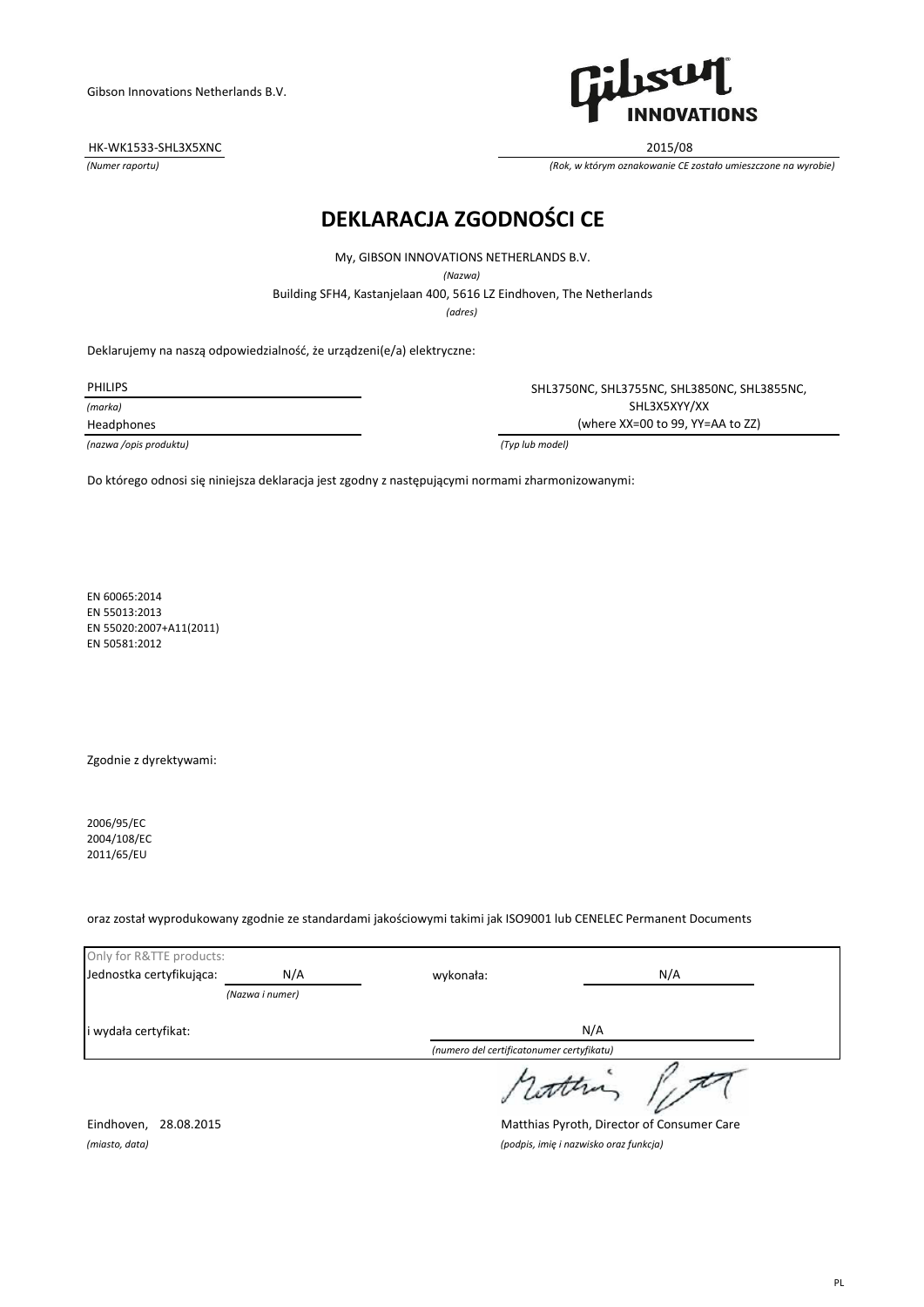HK-WK1533-SHL3X5XNC 2015/08



*(Nr. raport) (Anul în care este aplicat marcajul CE)*

# **DECLARAŢIE DE CONFORMITATE CE**

Noi, GIBSON INNOVATIONS NETHERLANDS B.V.

*(Nume)*

Building SFH4, Kastanjelaan 400, 5616 LZ Eindhoven, The Netherlands

*(adresă)*

Declarăm pe proprie răspundere că produsul (produsele) electric(e):

*(marca)*

*(descriere produs) (Tip sau model)*

PHILIPS SHL3750NC, SHL3755NC, SHL3850NC, SHL3855NC, SHL3X5XYY/XX Headphones (where XX=00 to 99, YY=AA to ZZ)

La care se referă această declaraţie, este in conformitate cu următoarele standarde armonizate:

EN 60065:2014 EN 55013:2013 EN 55020:2007+A11(2011) EN 50581:2012

În conformitate cu dispoziţiile directivelor:

2006/95/EC 2004/108/EC 2011/65/EU

Şi sunt fabricate după o schemă de calitate conformă cel puţin cu standardul ISO 9001 sau Documentele Permanente CENELEC

| Only for R&TTE products: |                 |                          |     |
|--------------------------|-----------------|--------------------------|-----|
| Organismul notificat:    | N/A             | a efectuat:              | N/A |
|                          | (Nume si număr) |                          |     |
| Si a emis certificatul:  |                 |                          | N/A |
|                          |                 | (Numărul certificatului) |     |
|                          |                 | dathi                    |     |

*(locul, data) (semnătura, nume şi funcţie)*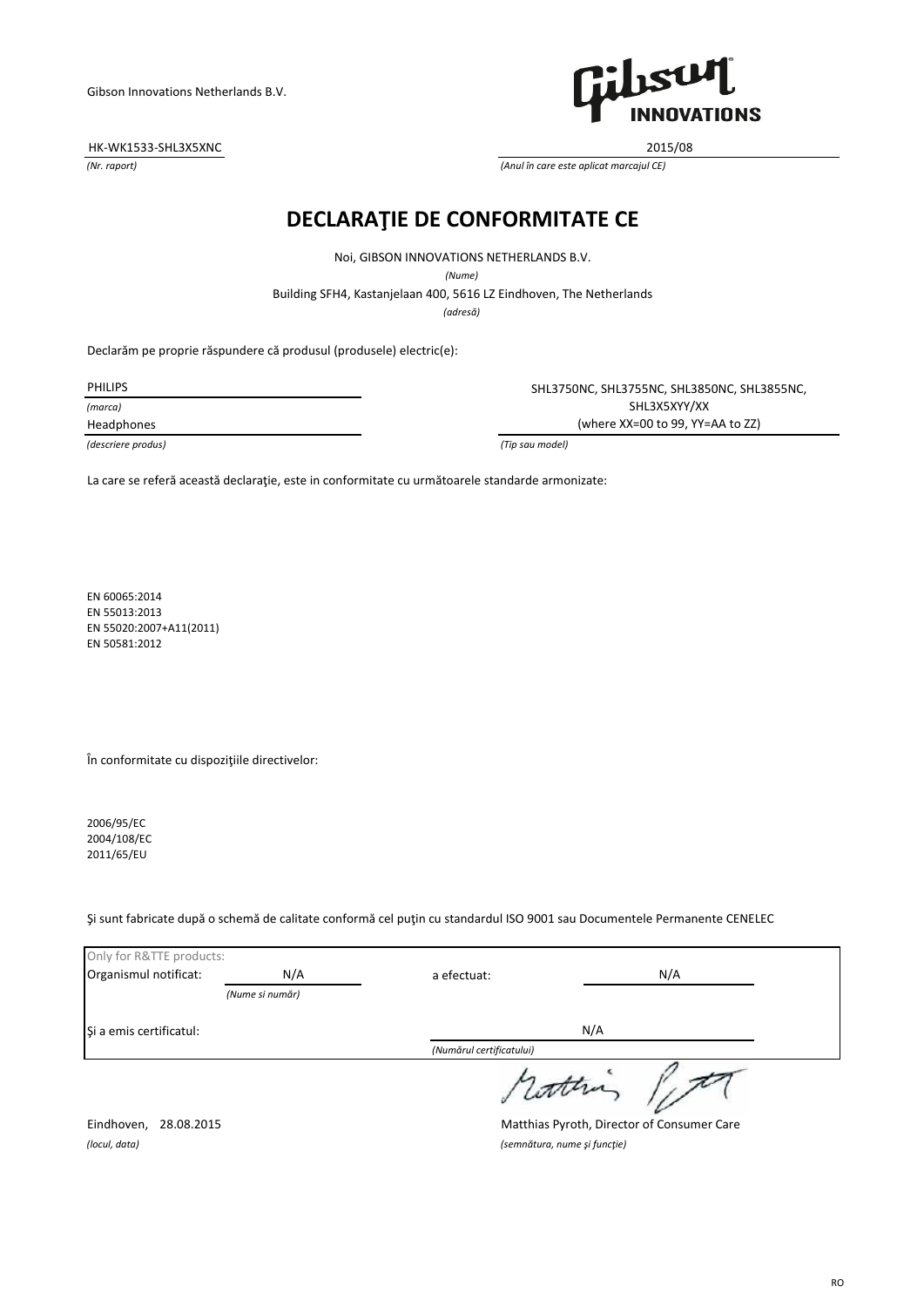## HK-WK1533-SHL3X5XNC 2015/08



*(Jelentés száma) (A CE jelzés feltüntetésének éve)*

# **EC MEGFELELŐSÉGI NYILATKOZAT**

A GIBSON INNOVATIONS NETHERLANDS B.V.

*(Név)*

Building SFH4, Kastanjelaan 400, 5616 LZ Eindhoven, The Netherlands

*(cím)*

Felelőssége tudatában nyilatkozik, hogy az alábbi elektronikai termék(ek):

*(márkanév)*

PHILIPS SHL3750NC, SHL3755NC, SHL3850NC, SHL3855NC, SHL3X5XYY/XX Headphones (where XX=00 to 99, YY=AA to ZZ)

*(termék megnevezése) (Típusváltozat vagy modell)*

Az ezen nyilatkozatban foglaltak szerint megfelel(nek) a következő harmonizált szabványoknak:

EN 60065:2014 EN 55013:2013 EN 55020:2007+A11(2011) EN 50581:2012

Követve a következő ajánlásokat:

2006/95/EC 2004/108/EC 2011/65/EU

## legalább az ISO 9001-nek megfelelően vagy

| Only for R&TTE products:      |               |                     |     |
|-------------------------------|---------------|---------------------|-----|
| Bejelentett testület:         | N/A           | teljesítve:         | N/A |
|                               | (Név és szám) |                     |     |
| és a kibocsátott tanúsítvány: |               |                     | N/A |
|                               |               | (tanúsítvány száma) |     |
|                               |               | rottin              |     |

Eindhoven, 28.08.2015 Matthias Pyroth, Director of Consumer Care

*(hely, dátum) (aláírás, név és beosztás)*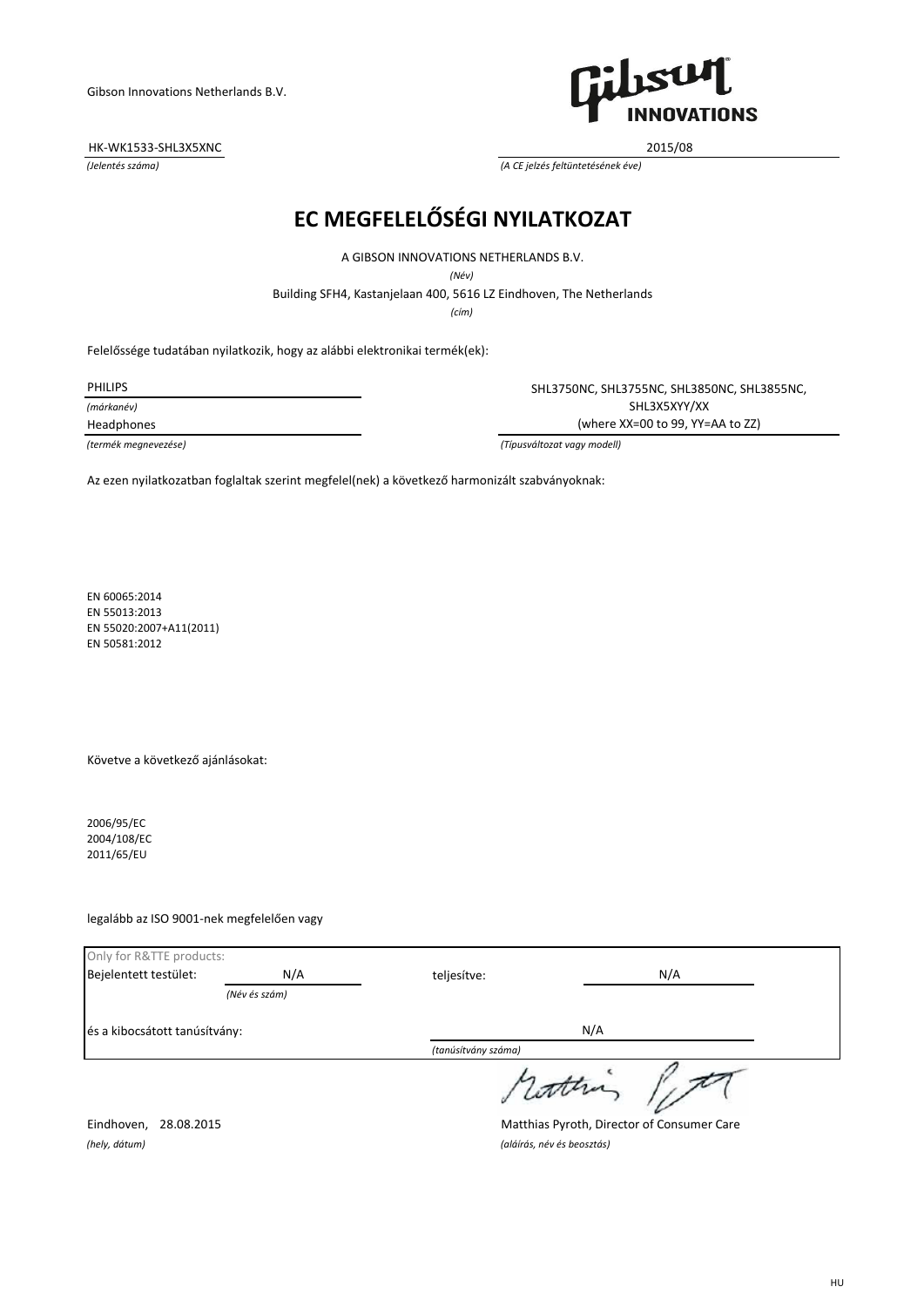## HK-WK1533-SHL3X5XNC 2015/08



*(Документ №) (Година на поставяне на CE маркировката)*

## **CE Декларация за съответствие**

Building SFH4, Kastanjelaan 400, 5616 LZ Eindhoven, The Netherlands Ние, GIBSON INNOVATIONS NETHERLANDS B.V. *(Име)*

*(адрес)*

Декларираме на наша отговорност, че електрическият(те) уред(и):

*(търговска марка)*

*(описание на продукта(ите)) (Серия или модел)*

PHILIPS SHL3750NC, SHL3755NC, SHL3850NC, SHL3855NC, SHL3X5XYY/XX Headphones (where XX=00 to 99, YY=AA to ZZ)

Към който(които) се отнася тази декларация е(са) в съответствие със следните установени стандарти:

EN 60065:2014 EN 55013:2013 EN 55020:2007+A11(2011) EN 50581:2012

В съответствие с директиви:

2006/95/EC 2004/108/EC 2011/65/EU

#### и са произведени под система за качествен контрол най-малко в съответствие с ISO 9001 или

| Only for R&TTE products: |               |                        |     |  |
|--------------------------|---------------|------------------------|-----|--|
| Известяващата            | N/A           | извърши:               | N/A |  |
| институция:              | (Име и номер) |                        |     |  |
| И издаде сертификат:     |               | N/A                    |     |  |
|                          |               | (номер на сертификата) |     |  |
|                          |               | rottra                 |     |  |

*(място, дата) (подпис, име и длъжност)*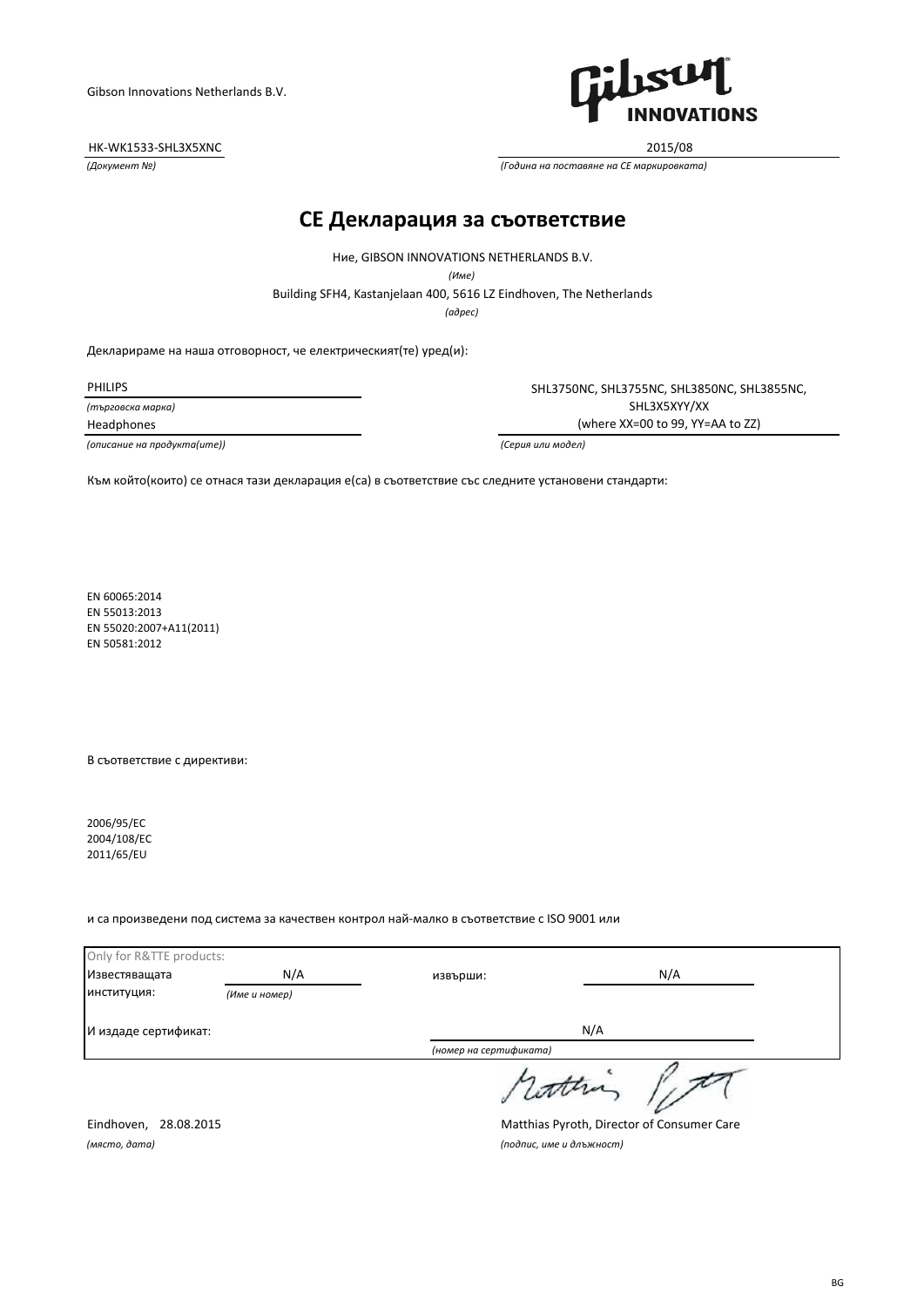## HK-WK1533-SHL3X5XNC 2015/08



*(Číslo zprávy) (Rok udělění známky CE)*

# **Prohlášení o shodě v EU**

My, GIBSON INNOVATIONS NETHERLANDS B.V.

*(Jméno)*

Building SFH4, Kastanjelaan 400, 5616 LZ Eindhoven, The Netherlands

*(adresa)*

Prohlašujeme na svou odpovědnost, že elektrický výrobek:

| <b>PHILIPS</b>  | SHL3750NC, SHL3755NC, SHL3850NC, SHL3855NC, |
|-----------------|---------------------------------------------|
| (značka)        | SHL3X5XYY/XX                                |
| Headphones      | (where $XX=00$ to 99, $YY=AA$ to ZZ)        |
| (popis výrobku) | (Typ verze nebo model)                      |

na nějž se toto prohlášení vztahuje, je ve shodě s následujícími harmonizovanými normami:

EN 60065:2014 EN 55013:2013 EN 55020:2007+A11(2011) EN 50581:2012

Následovaných ustanoveními Směrnic:

2006/95/EC 2004/108/EC 2011/65/EU

### A jsou vyráběny v systému řízení kvality minimálně ve shodě s ISO 9001 nebo

| Only for R&TTE products: |                 |                     |     |  |
|--------------------------|-----------------|---------------------|-----|--|
| Kompetentní orgán:       | N/A             | provedl:            | N/A |  |
|                          | (Název a číslo) |                     |     |  |
| a vydal certifikát:      |                 |                     | N/A |  |
|                          |                 | (číslo certifikátu) |     |  |
|                          |                 | rottin              |     |  |

Eindhoven, 28.08.2015 Matthias Pyroth, Director of Consumer Care

*(místo, datum) (podpis, jméno a funkce)*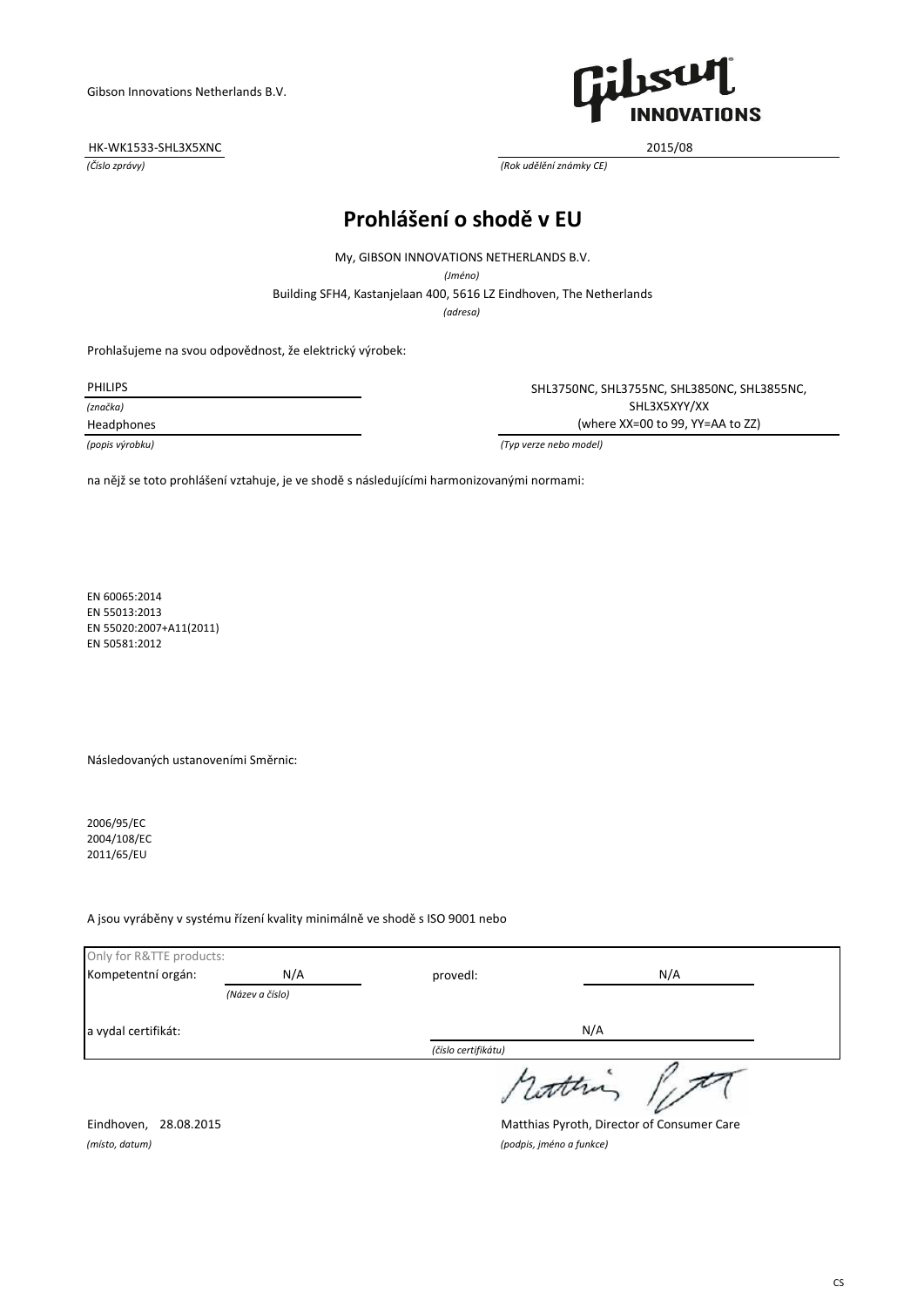## HK-WK1533-SHL3X5XNC 2015/08



*(Broj izvještaja) (Godina ishođenja CE oznake)*

## **Izjava o sukladnosti**

Mi, GIBSON INNOVATIONS NETHERLANDS B.V.

*(Ime)*

Building SFH4, Kastanjelaan 400, 5616 LZ Eindhoven, The Netherlands

*(Adresa)*

Odgovorno izjavljujemo da je elektični uređaj(i):

*(Naziv robne marke)*

PHILIPS **SHL3750NC, SHL3755NC, SHL3850NC, SHL3855NC** SHL3X5XYY/XX Headphones (where XX=00 to 99, YY=AA to ZZ)

*(opis proizvoda) (Tipska oznaka ili model)*

Na koje se ova izjava odnosi zadovoljava sljedeće usklađene norme:

EN 60065:2014 EN 55013:2013 EN 55020:2007+A11(2011) EN 50581:2012

Slijedom odredbi:

2006/95/EC 2004/108/EC 2011/65/EU

najmanje u skladu sa normom ISO 9001 ili

| Only for R&TTE products: |              |                |       |
|--------------------------|--------------|----------------|-------|
| Nadležno tijelon:        | N/A          | Izveden:       | N/A   |
|                          | (Ime i broj) |                |       |
| I izdana je potvrda:     |              |                | N/A   |
|                          |              | (Broj potvrde) |       |
|                          |              |                | dathi |

Eindhoven, 28.08.2015 Matthias Pyroth, Director of Consumer Care

*(Mjesto ,datum) (Potpis,ime i radno mjesto)*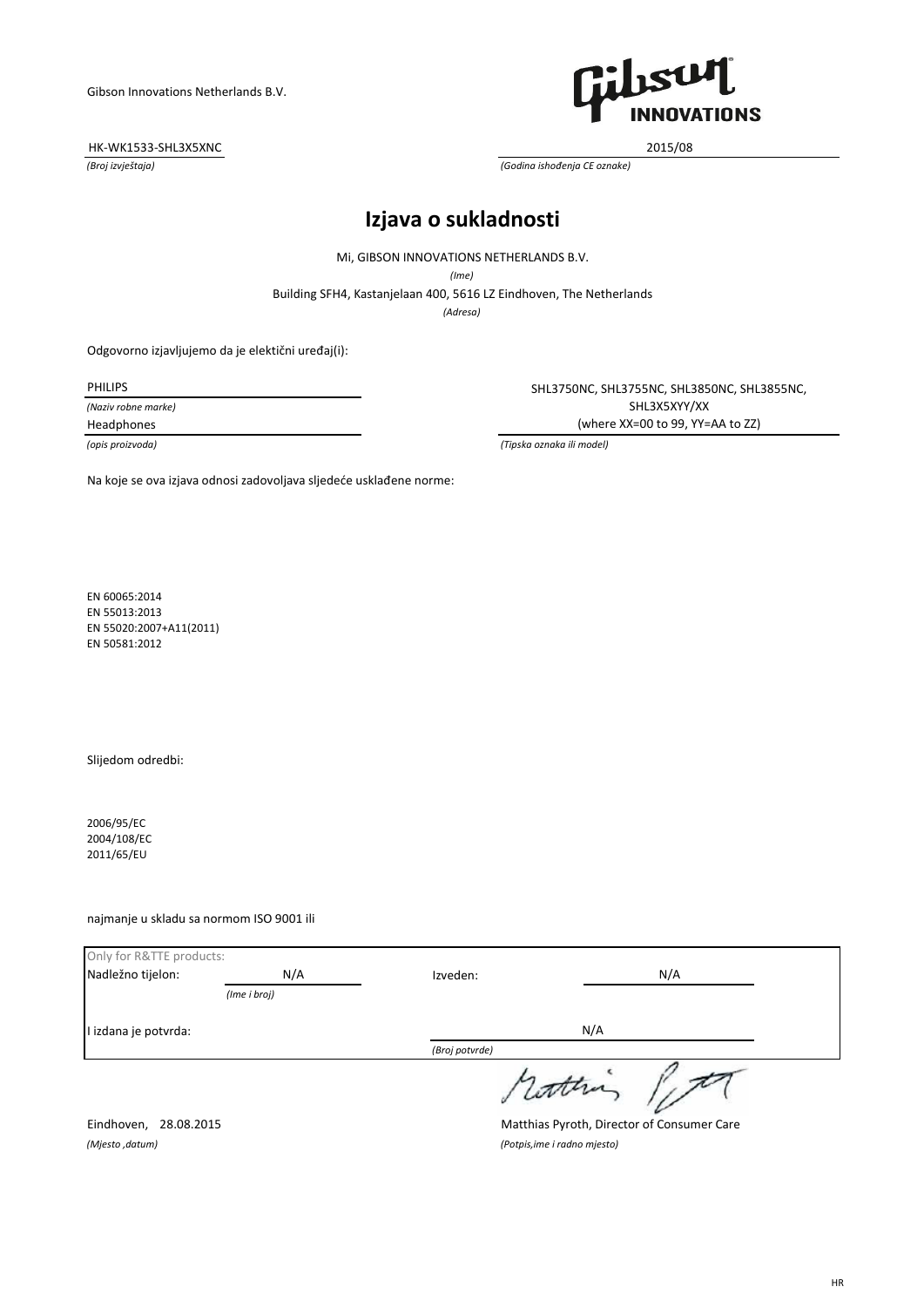### HK-WK1533-SHL3X5XNC 2015/08



*(Številka poročila) (Leto namstitve CE znaka)*

# **Izjava o skladnosti**

Mi, GIBSON INNOVATIONS NETHERLANDS B.V.

*(Ime)*

Building SFH4, Kastanjelaan 400, 5616 LZ Eindhoven, The Netherlands

*(Naslov)*

S polno odgovornostjo izjavljamo:

*(Ime znamke)*

PHILIPS **SHL3750NC, SHL3755NC, SHL3850NC, SHL3855NC** SHL3X5XYY/XX Headphones (where XX=00 to 99, YY=AA to ZZ)

*(Opis proizvoda) (Tip, verzija ali model)*

Na katerega se nanaša ta izjava je skladen z naslednjimi harmoniziranimi standardi:

EN 60065:2014 EN 55013:2013 EN 55020:2007+A11(2011) EN 50581:2012

V skladu z naslednjimi odločbami:

2006/95/EC 2004/108/EC 2011/65/EU

### In so proizvedeni v skladu s shemo kakovosti najmanj v skladu z ISO 9001 ali CENELEC stalnimi dokumenti

| Only for R&TTE products: |                   |                        |
|--------------------------|-------------------|------------------------|
| Priglašeno organ:        | N/A               | N/A<br>Izvršeno:       |
|                          | (Ime in številka) |                        |
| Izdaja certifikat:       |                   | N/A                    |
|                          |                   | (Številka certifikata) |
|                          |                   | rottin                 |

*(Kraj, datum) (Podpis, Ime in funkcija)*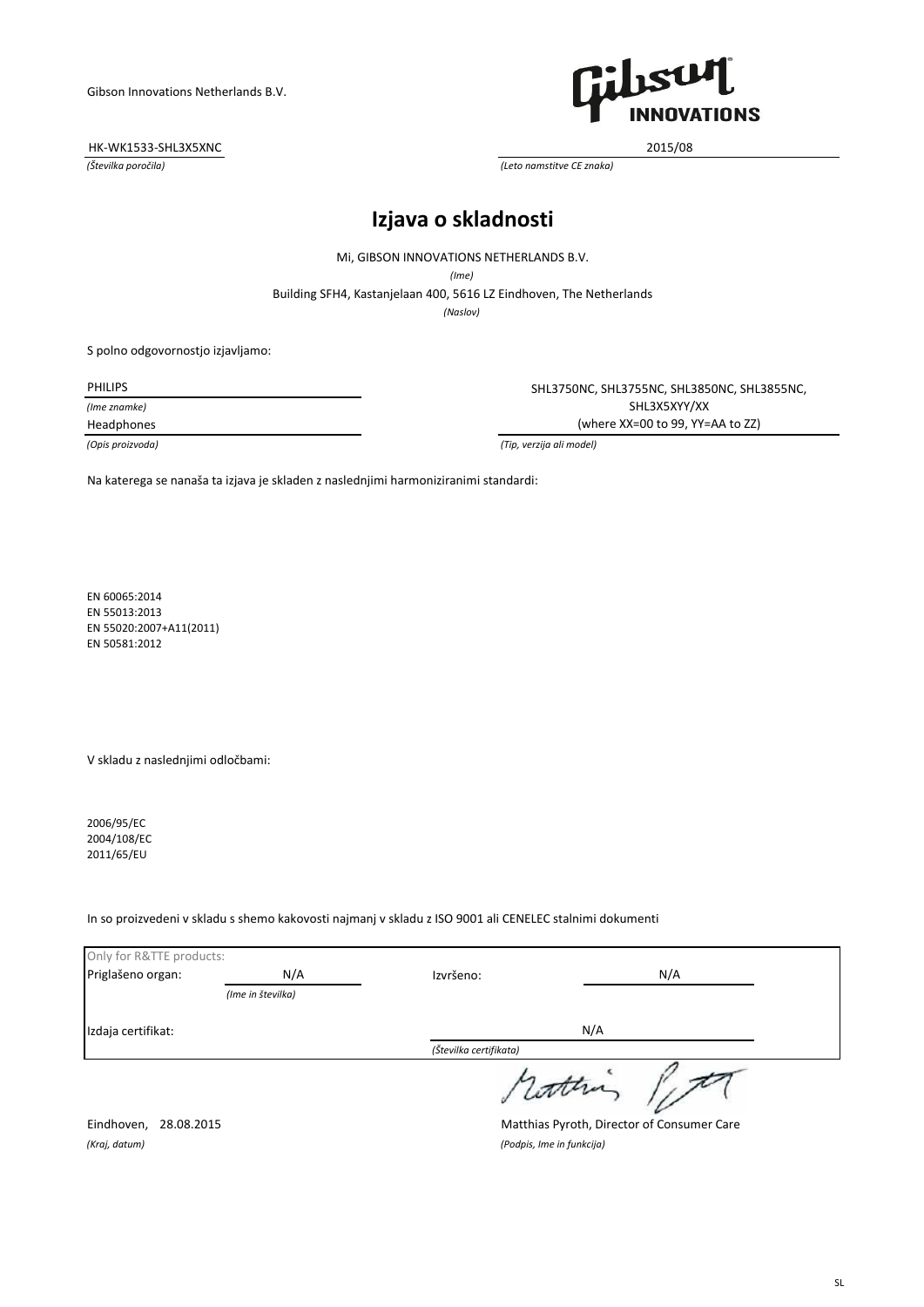## HK-WK1533-SHL3X5XNC 2015/08



*(Č. dokumentu) (Rok, kedy bola CE značka pridelená)*

# **EC Vyhlásenie o zhode**

My, GIBSON INNOVATIONS NETHERLANDS B.V.

*(Názov spoločnosti)*

Building SFH4, Kastanjelaan 400, 5616 LZ Eindhoven, The Netherlands

*(adresa)*

Prehlasujeme v našej zodpovednosti, že elektrický výrobok (výrobky):

*(značka)*

PHILIPS SHL3750NC, SHL3755NC, SHL3850NC, SHL3855NC, SHL3X5XYY/XX Headphones (where XX=00 to 99, YY=AA to ZZ)

*(popis produktu) (Typ, verzia alebo model)*

Produkty, ktorých sa toto vyhlásenie týka, sú v súlade s nasledovnými harmonizovanými normami:

EN 60065:2014 EN 55013:2013 EN 55020:2007+A11(2011) EN 50581:2012

V súlade s nasledovnými ustanoveniami:

2006/95/EC 2004/108/EC 2011/65/EU

### A sú vyrobené podľa osnov kvality a prinajmenšom v súlade s ISO 9001 alebo CENELEC ustanoveniami

| Only for R&TTE products: |                 |                     |
|--------------------------|-----------------|---------------------|
| Oboznámený orgán:        | N/A             | N/A<br>vykonané:    |
|                          | (Názov a číslo) |                     |
| A vystavený certifikát:  |                 | N/A                 |
|                          |                 | (číslo certifikátu) |
|                          |                 | rottin              |

*(miesto, dátum) (podpis, meno a funkcia)*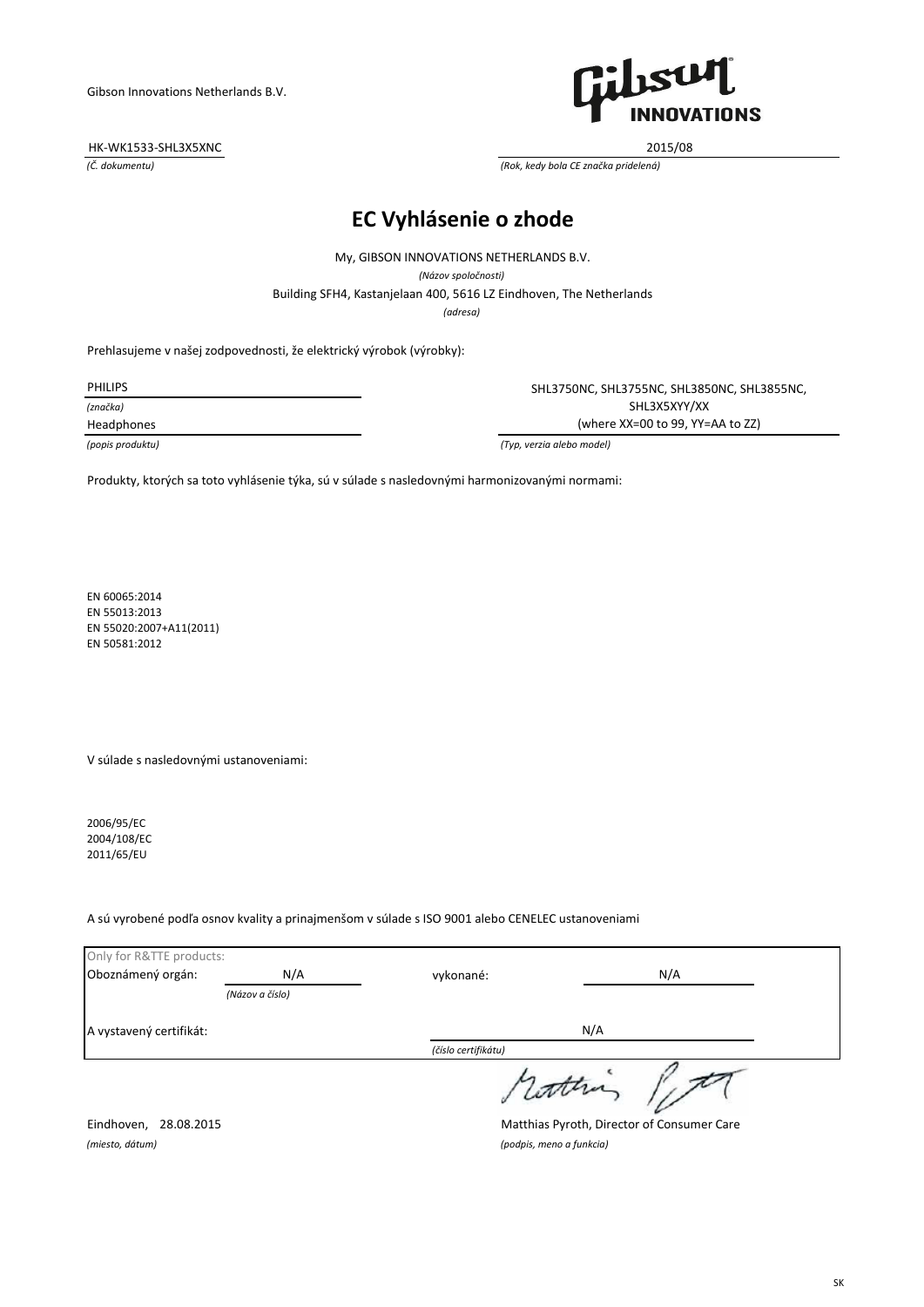## HK-WK1533-SHL3X5XNC 2015/08



*(Ziņojums Nr) (Gads kurā CE zīme ieviesta)*

# **EC deklarācija atbilstība**

Building SFH4, Kastanjelaan 400, 5616 LZ Eindhoven, The Netherlands Mēs, GIBSON INNOVATIONS NETHERLANDS B.V. *(vārds)*

*(adresă)*

deklarēt zem vai atbildība ka, elektronisks produkts:

*(fabrikas marka vārds)*

PHILIPS SHL3750NC, SHL3755NC, SHL3850NC, SHL3855NC, SHL3X5XYY/XX Headphones (where XX=00 to 99, YY=AA to ZZ)

*(produkta apraksts) (Tips, versija vai modelis)*

Kam ši deklarācija atbilst ir apliecināt ar sekojošiem saskaņotiem standartiem:

EN 60065:2014 EN 55013:2013 EN 55020:2007+A11(2011) EN 50581:2012

Sekojot noteikumiem:

2006/95/EC 2004/108/EC 2011/65/EU

## Tiek ražots zem kvalitātes sistēma kas ir apstiprināta ar ISO 9001 vai CENELEC pastāvošiem dokumentiem

| Only for R&TTE products: |                   |                      |     |
|--------------------------|-------------------|----------------------|-----|
| Reģistrēta galvenā daļa: | N/A               | paveikts:            | N/A |
|                          | (vārds un numurs) |                      |     |
| Un izveido sertifikātu:  |                   | N/A                  |     |
|                          |                   | (sertifikāta numurs) |     |
|                          |                   | cathia               |     |

Eindhoven, 28.08.2015 Matthias Pyroth, Director of Consumer Care *(vieta, datums) (parskts, vārds un amatpienākums)*

LV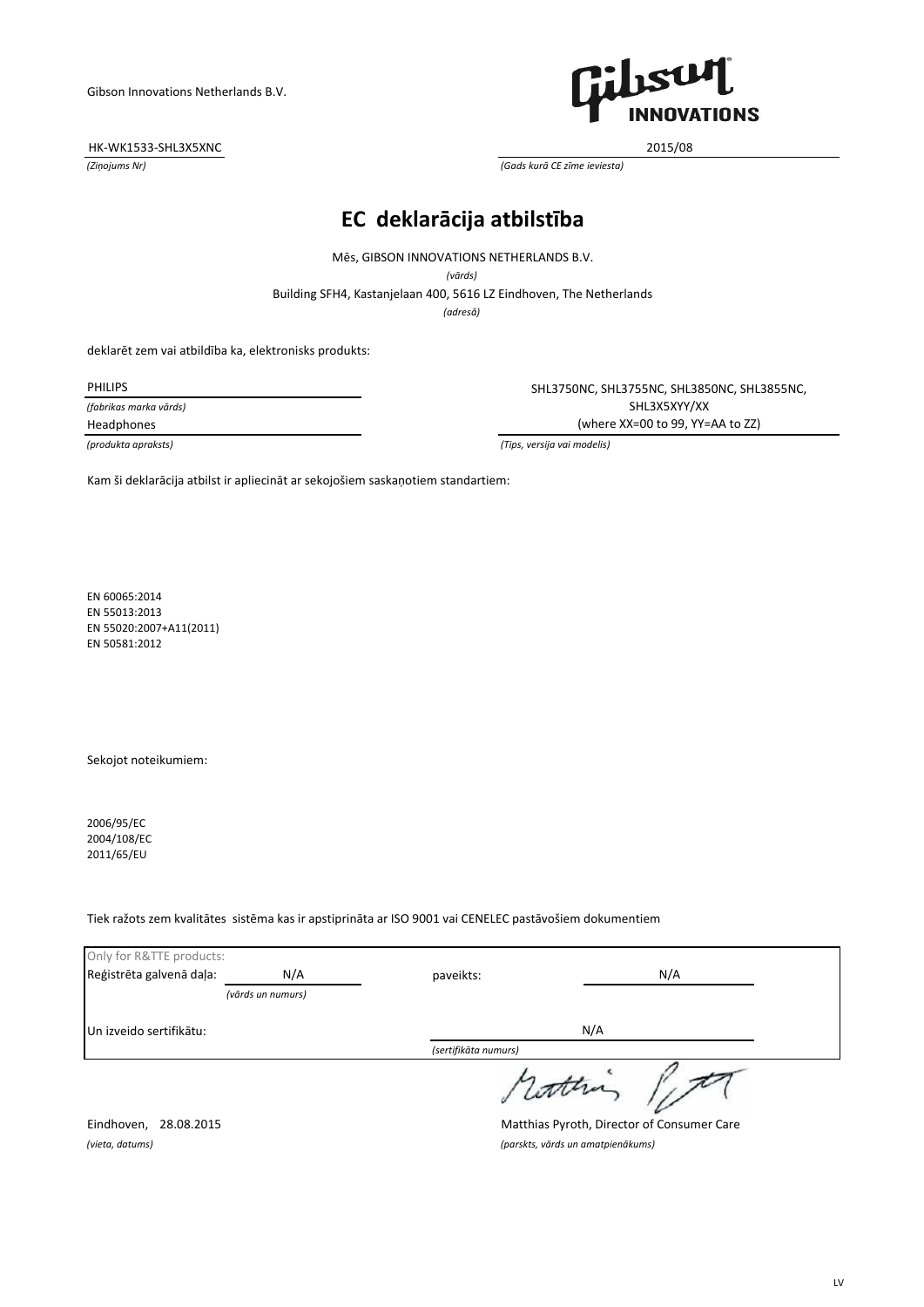HK-WK1533-SHL3X5XNC 2015/08



*(Pranešimo Nr.) (Metai, kada CE patvirtino)*

## **EC ATITIKTIES DEKLARACIJA**

Building SFH4, Kastanjelaan 400, 5616 LZ Eindhoven, The Netherlands Mes, GIBSON INNOVATIONS NETHERLANDS B.V. *(Pavadinimas) (adresas)*

Deklaruojame, kad elektronikos gaminys (-iai):

*(firmos ženklo pavadinimas)*

*(gaminio aprašymas) (Tipas arba modelis)*

PHILIPS SHL3750NC, SHL3755NC, SHL3850NC, SHL3855NC, SHL3X5XYY/XX Headphones (where XX=00 to 99, YY=AA to ZZ)

Pagal šią deklaraciją atitinka toliau nurodytus standartus:

EN 60065:2014 EN 55013:2013 EN 55020:2007+A11(2011) EN 50581:2012

Atitinka tokias nuostatas:

2006/95/EC 2004/108/EC 2011/65/EU

### Pagaminta atitinkant visus kokybės reikalavimus pagal ISO 9001 ar CENELEC nuolatinius dokumentus

| Only for R&TTE products: |                          |                                            |     |  |
|--------------------------|--------------------------|--------------------------------------------|-----|--|
| Informuota įstaiga:      | N/A                      | atlikta:                                   | N/A |  |
|                          | (Pavadinimas ir numeris) |                                            |     |  |
| Sertifikatas išleistas:  |                          |                                            | N/A |  |
|                          |                          | (sertifikato numeris)                      |     |  |
|                          |                          |                                            |     |  |
| Eindhoven, 28.08.2015    |                          | Matthias Pyroth, Director of Consumer Care |     |  |

*(vieta, data) (parašas, vardas, pavardė ir pareigos)*